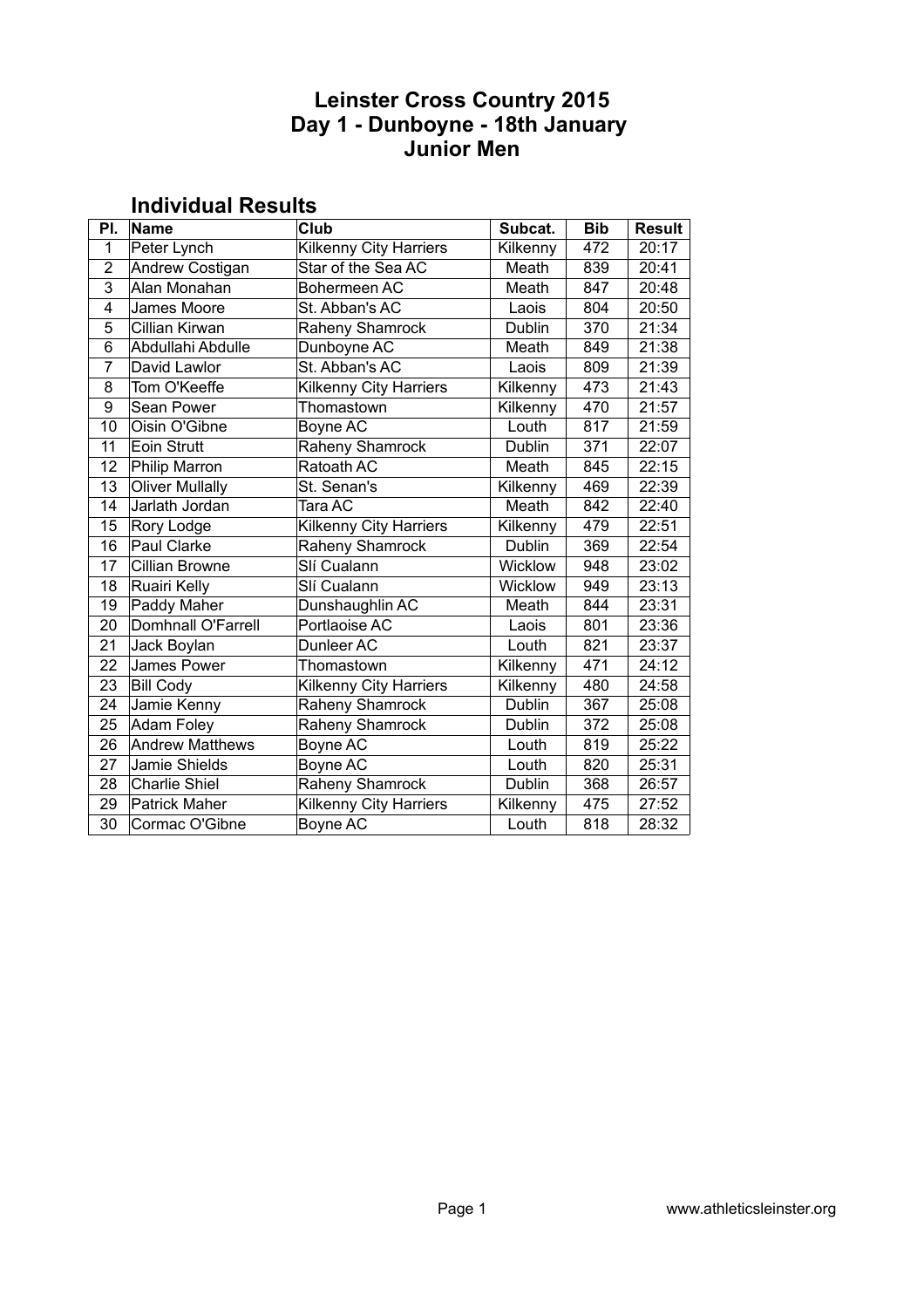### **Leinster Cross Country 2015 Day 1 - Dunboyne - 18th January Junior Men**

## **Men's County Junior Team Results 6 to score**

| Meath 1 <sup>st</sup>    |                               |               | pts |
|--------------------------|-------------------------------|---------------|-----|
| Andrew Costigan          | Star of the Sea AC            | Meath         | 2   |
| Alan Monahan             | Bohermeen AC                  | Meath         | 3   |
| Abdullahi Abdulle        | Dunboyne AC                   | Meath         | 6   |
| Philip Marron            | Ratoath AC                    | Meath         | 12  |
| Jarlath Jordan           | Tara AC                       | Meath         | 14  |
| Paddy Maher              | Dunshaughlin AC               | Meath         | 19  |
| <b>Total Points</b>      |                               |               | 56  |
| Kilkenny 2 <sup>nd</sup> |                               |               |     |
| Peter Lynch              | <b>Kilkenny City Harriers</b> | Kilkenny      | 1   |
| Tom O Keeffe             | <b>Kilkenny City Harriers</b> | Kilkenny      | 8   |
| Sean Power               | Thomastown                    | Kilkenny      | 9   |
| <b>Oliver Mullally</b>   | St. Senan's                   | Kilkenny      | 13  |
| Rory Lodge               | Kilkenny City Harriers        | Kilkenny      | 15  |
| James Power              | Thomastown                    | Kilkenny      | 22  |
| <b>Total Points</b>      |                               |               | 68  |
| Dublin 3rd               |                               |               |     |
| Cillian Kirwan           | Raheny Shamrock               | Dublin        | 5   |
| Eoin Strutt              | Raheny Shamrock               | <b>Dublin</b> | 11  |
| Paul Clarke              | Raheny Shamrock               | Dublin        | 16  |
| Jamie Kenny              | Raheny Shamrock               | Dublin        | 24  |
| Adam Foley               | Raheny Shamrock               | <b>Dublin</b> | 25  |
| <b>Charlie Shiel</b>     | Raheny Shamrock               | Dublin        | 28  |
| <b>Total Points</b>      |                               |               | 109 |